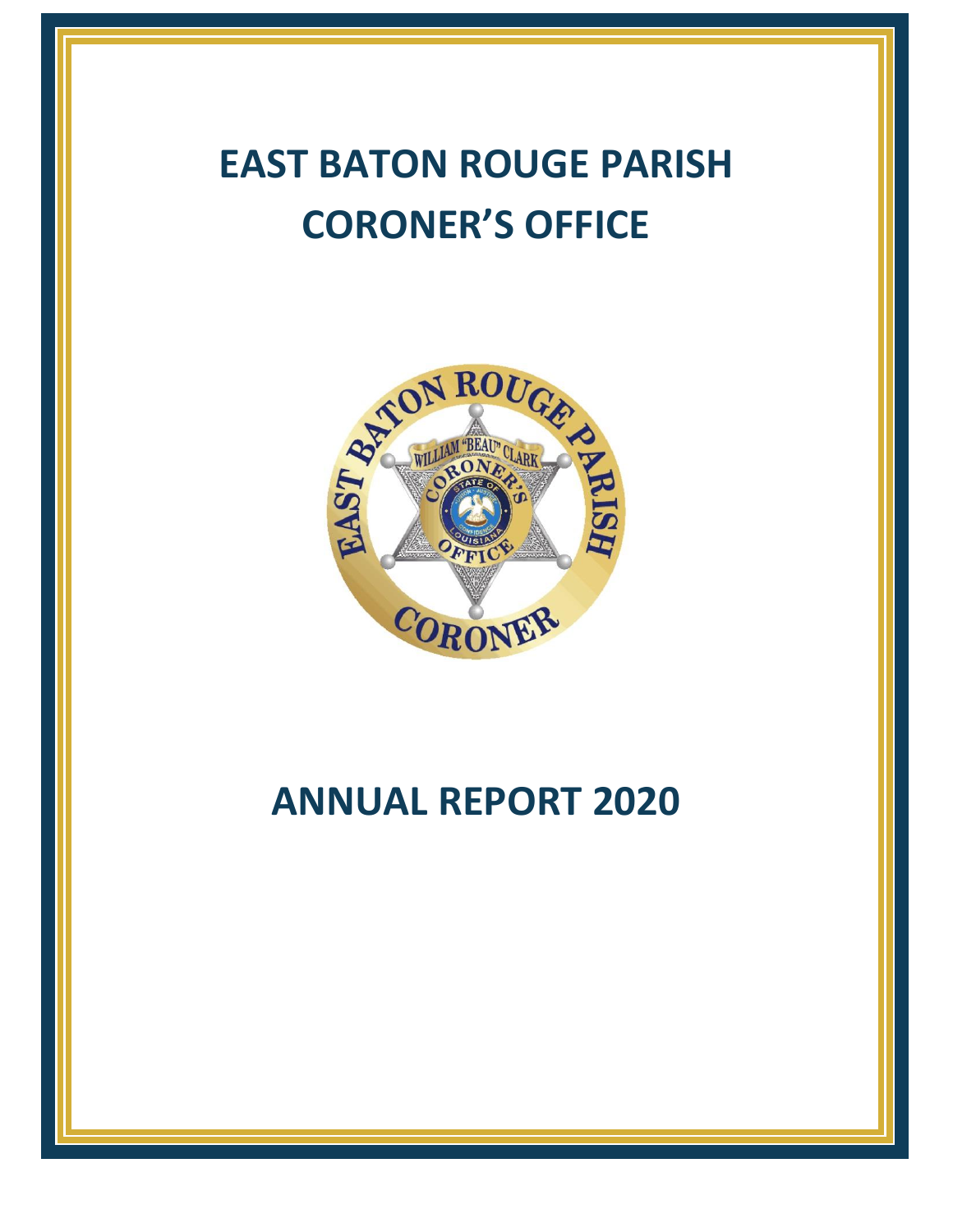# **Table of Contents**

| Graph 4: 2020 Louisiana Organ Procurement Agency Organ and Tissue Donations 13 |
|--------------------------------------------------------------------------------|
|                                                                                |
|                                                                                |
|                                                                                |
|                                                                                |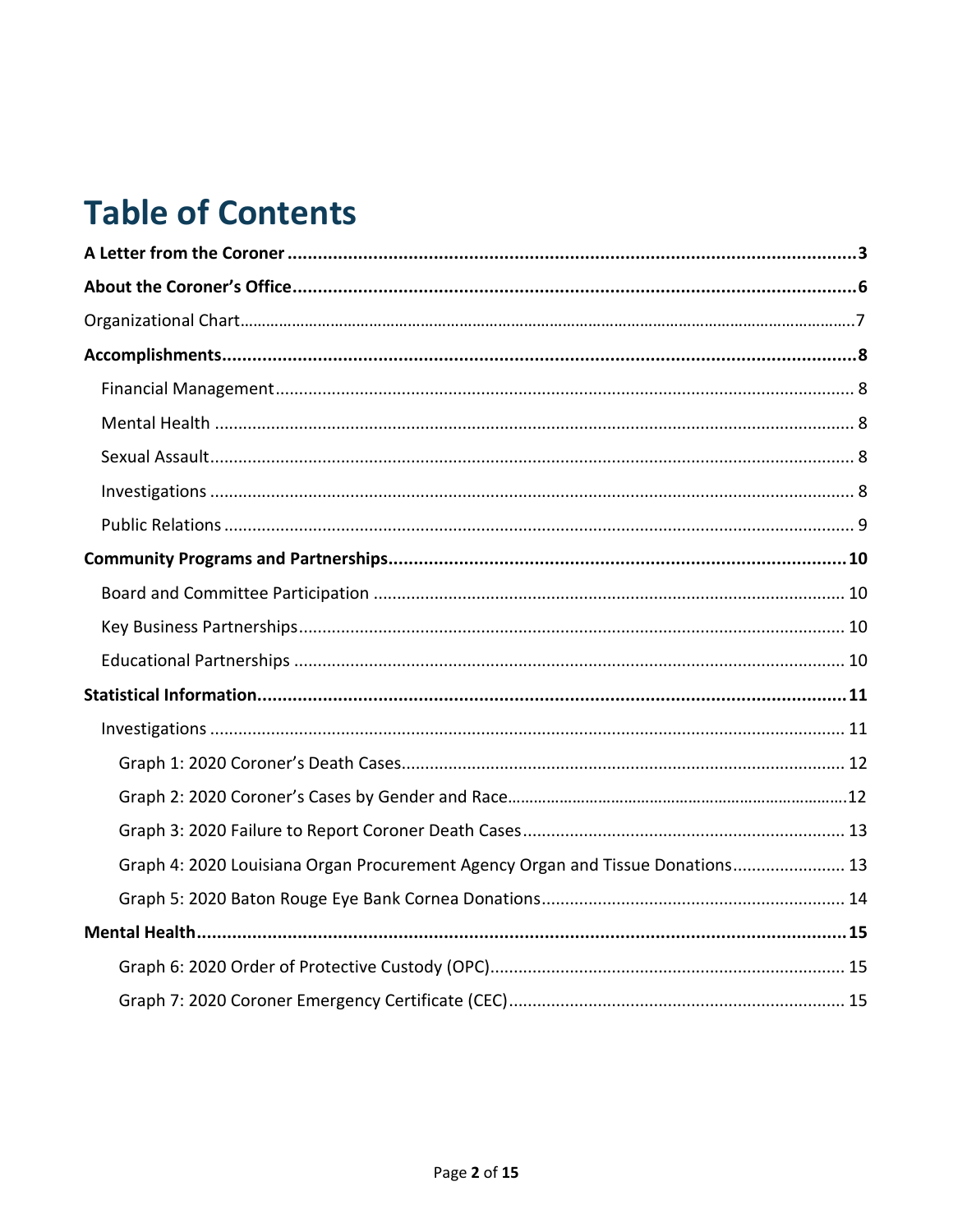### <span id="page-2-0"></span>**A Letter from the Coroner**





To the Citizens of East Baton Rouge Parish:

Enclosed you will find the Coroner's Annual Report for 2020. When I ran for the position of Coroner, my platform was based on four fundamental goals for the East Baton Rouge Parish Coroner's Office:

- Dignity for the Deceased
- Compassion for the Family
- Service to Law Enforcement
- Integrity of the Office

I promised you that I would work on your behalf to make the East Baton Rouge Parish Coroner's Office an office of which we can all be proud. As my ninth year has come to an end, I am pleased to report that we have made great strides in accomplishing our goals and serving ALL citizens in East Baton Rouge Parish, regardless of gender, race or socio-economic status. The following are just a few of our accomplishments for 2020:

- We provided expert testimony in the Louisiana and Federal Criminal Court system.
- In accordance with Louisiana Statutes, we maximized collection of revenue totaling \$861,762.99.
- We are having continued success with our Regional Autopsy Program Ascension (98 cases), Pointe Coupee (5 cases), West Feliciana (37 cases), Livingston (37 cases), Concordia (8 cases), and East Feliciana (9 cases).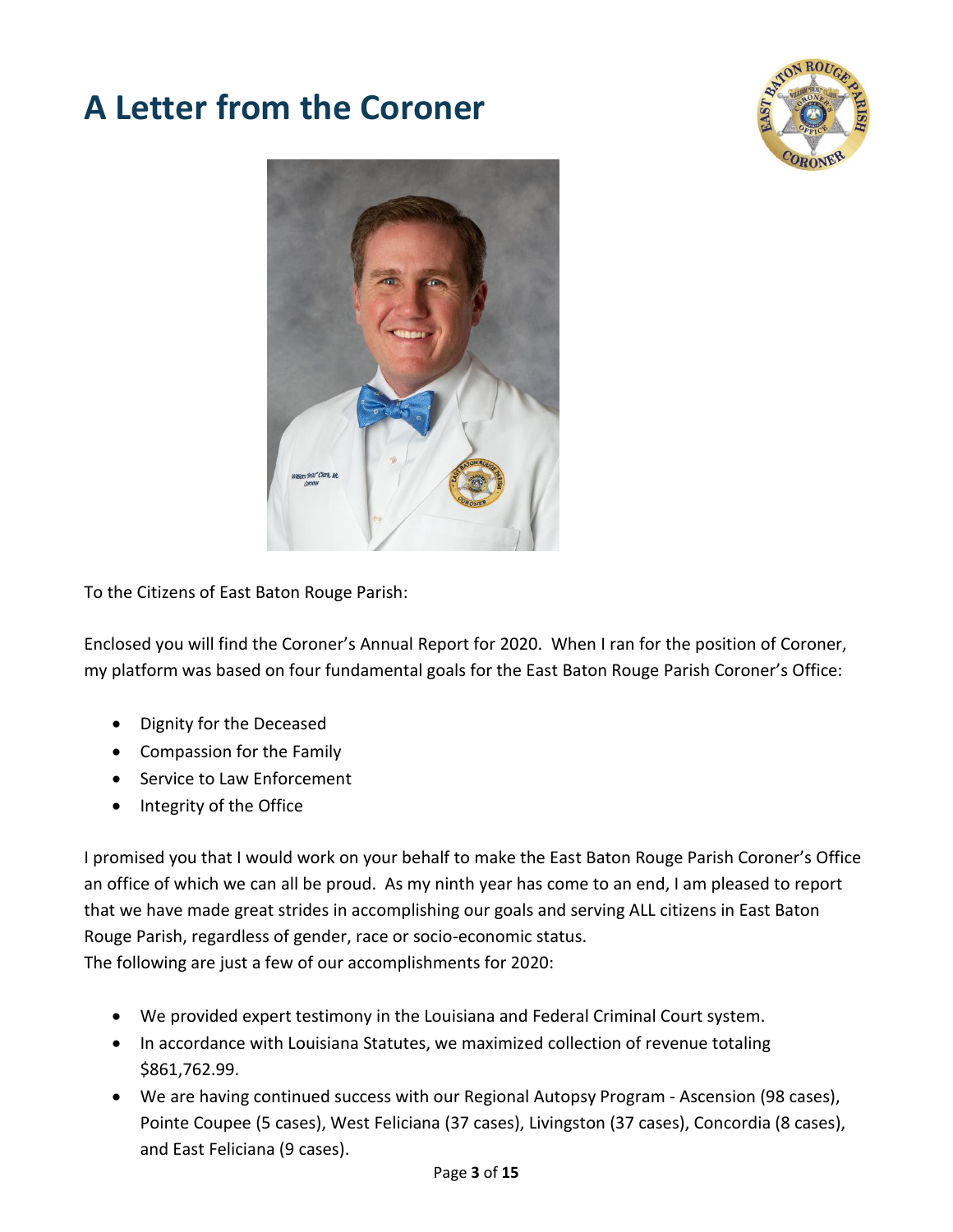- I now serve a second term as President of the Louisiana State Coroner's Association.
- I continue to serve on multiple boards and committees.

While we accomplished much in 2020, there is more to be done in the coming year. Our focus for the future will involve several areas:

- **Death investigations** I will maintain the gold standard of death investigation and continue to work with public leaders to reduce the rate of homicides and other preventable deaths in East Baton Rouge Parish.
- **Infant Mortality** My goal continues to be to prevent 100% of these tragic losses. In 2012, my office recognized the high number of infant deaths. We began working towards a solution. In 2016 my office participated in the Cribs for Kids Safe Sleep Initiative and formed a Safe Sleeping Task Force with regional stakeholders, and we saw a significant decrease in infant deaths. In 2020 we continued to focus on a Safe Sleep Education Campaign. We distributed 26 cribs to families to ensure they had a safe place to sleep their babies and we will continue this mission until we see our goal of zero infant deaths that were due to unsafe sleeping environments.
- **Opioid Deaths** In 2020 my office continued an anti-opioid campaign. Our office worked with the Louisiana Opioid Task Force and the Office of the Governor to create impactful public policies to protect our citizens. I will continue to address our opioid epidemic in both our death investigations and with those in our community suffering from substance abuse problems.
- **Mental Health** I will continue my efforts to implement an automated system for Physician Emergency Certificates and Coroner Emergency Certificates by working with Louisiana Department of Health and other stakeholders. I worked with community partners to open a new mental health stabilization center, The BRIDGE Center for Hope, to prevent the inappropriate incarceration of our citizens with mental illness and the overcrowding of emergency departments.
- **Sexual Assault** When I took office in 2012, I recognized the need for all victims of sexual assault, including men, women and children, to receive appropriate, efficient and consistent forensic medical exams with the highest level of dignity and in full compliance with state law. Sexual Assault Nurse Examiners (SANE) are best-practice when conducting forensic medical exams. In 2016, I successfully implemented a SANE protocol that includes not only East Baton Rouge Parish but the entire Louisiana Department of Health Region 2 of Ascension, Pointe Coupee, West Baton Rouge, Iberville, East Feliciana and West Feliciana. We have a solid team of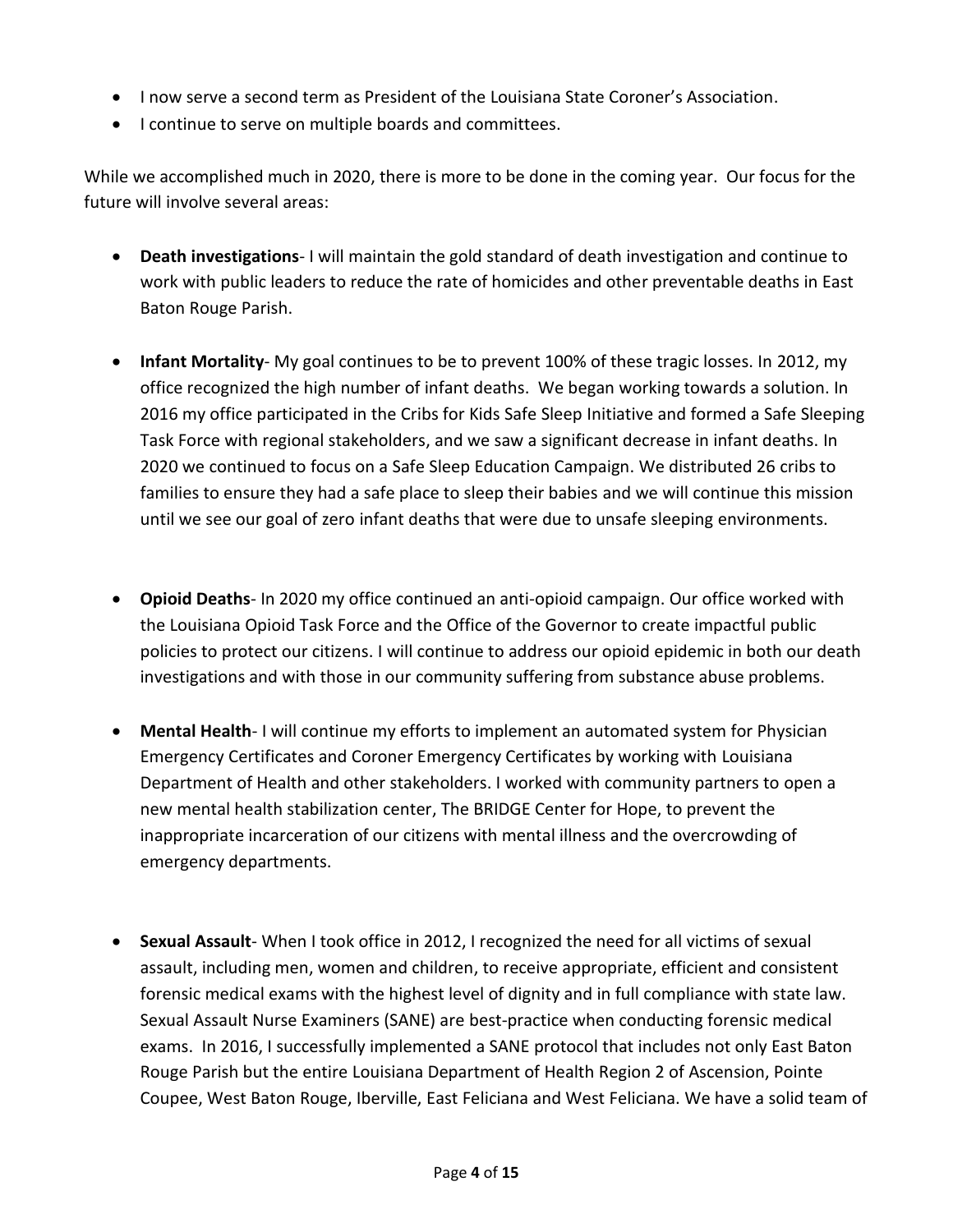SANEs with two full time SANEs, including our SANE Coordinator. We conducted 285 adult/adolescent and respond 24/7 to all victims of sexual assault.

Lastly, I would like to address the overwhelming hardships of 2020. From the COVID pandemic to an all-time record year of homicides, motor vehicle collision deaths and overdoses, 2020 has tested our resolve as a community. I pledge to serve with continued tenacity to fulfill the promises I made when you saw fit to elect me. I understand that my staff and I are servants of this community and I pledge to be good stewards of your tax dollars.

Thank you for your support,

William Clark MD

William "Beau" Clark, M.D. East Baton Rouge Parish Coroner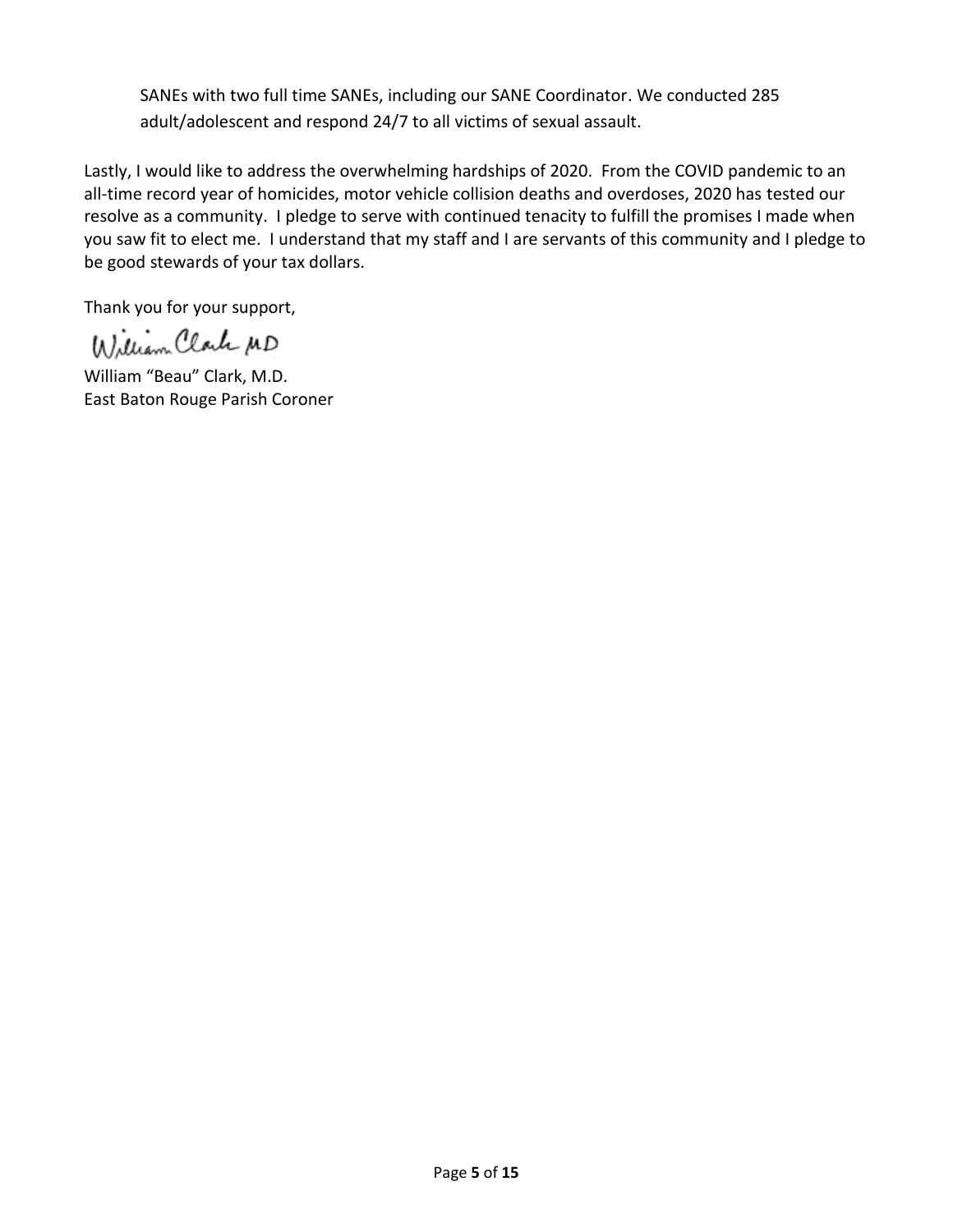# <span id="page-5-0"></span>**About the Coroner's Office**



In the United States of America, there are two systems charged with the jurisdiction to investigate deaths, a medical examiner system or a coroner system. A medical examiner system entails the Office of the Medical Examiner that is an appointed subdivision of state government. Medical examiners are usually forensic pathologists whose job it is to determine the manner and cause of someone's death. In contrast, coroners are typically elected and do not necessarily need to be medical professionals. Like the medical examiner, coroners are also charged with determining the manner and cause of someone's death; however, Louisiana has a unique system. In Louisiana, the office of the Coroner is an elected position and it is preferred that the position is held by a medical doctor. What makes Louisiana unique is that along with the responsibility of the death investigation, the Office of the Coroner has two additional jurisdictions: the involuntary committal of the mentally ill and the collection of forensic evidence in sexual assault cases.

According to Louisiana Revised Statute 13:5701, in each parish, there shall be a coroner. Except for the parish of Orleans, he shall be elected at the gubernatorial election, shall serve for a term of four years, and shall take office and begin his term on the fourth Monday in March following an election. The coroner shall be a conservator of the peace. Louisiana Revised Statute 13:5704 states that the coroner shall be a physician licensed by the Louisiana State Board of Medical Examiners to practice medicine in the state of Louisiana. This requirement shall be waived in any parish in which no licensed physician qualifies to run for the office. Each coroner may appoint one or more deputy or assistant coroners to perform his duties. The tenure of the appointment shall be determined by the appointing coroner but shall not be longer than the coroner's term of office. The coroner shall be responsible for the acts of his deputy or assistant coroners.

The East Baton Rouge Coroner's Office is a state governmental agency whose jurisdiction includes mental health investigation, medicolegal death investigation, and sexual assault investigation. The Coroner's Office is a state constitutional office and is funded by the East Baton Rouge City-Parish Government. William "Beau" Clark, M.D. was inaugurated as Coroner of East Baton Rouge Parish on March 26, 2012.

In the fall of 2015, Dr. Clark ran unopposed for a second term. He was sworn into office for this second term on March 11, 2016.

In the fall of 2019, Dr. Clark ran successfully for a third term and was sworn into office on March 18, 2020.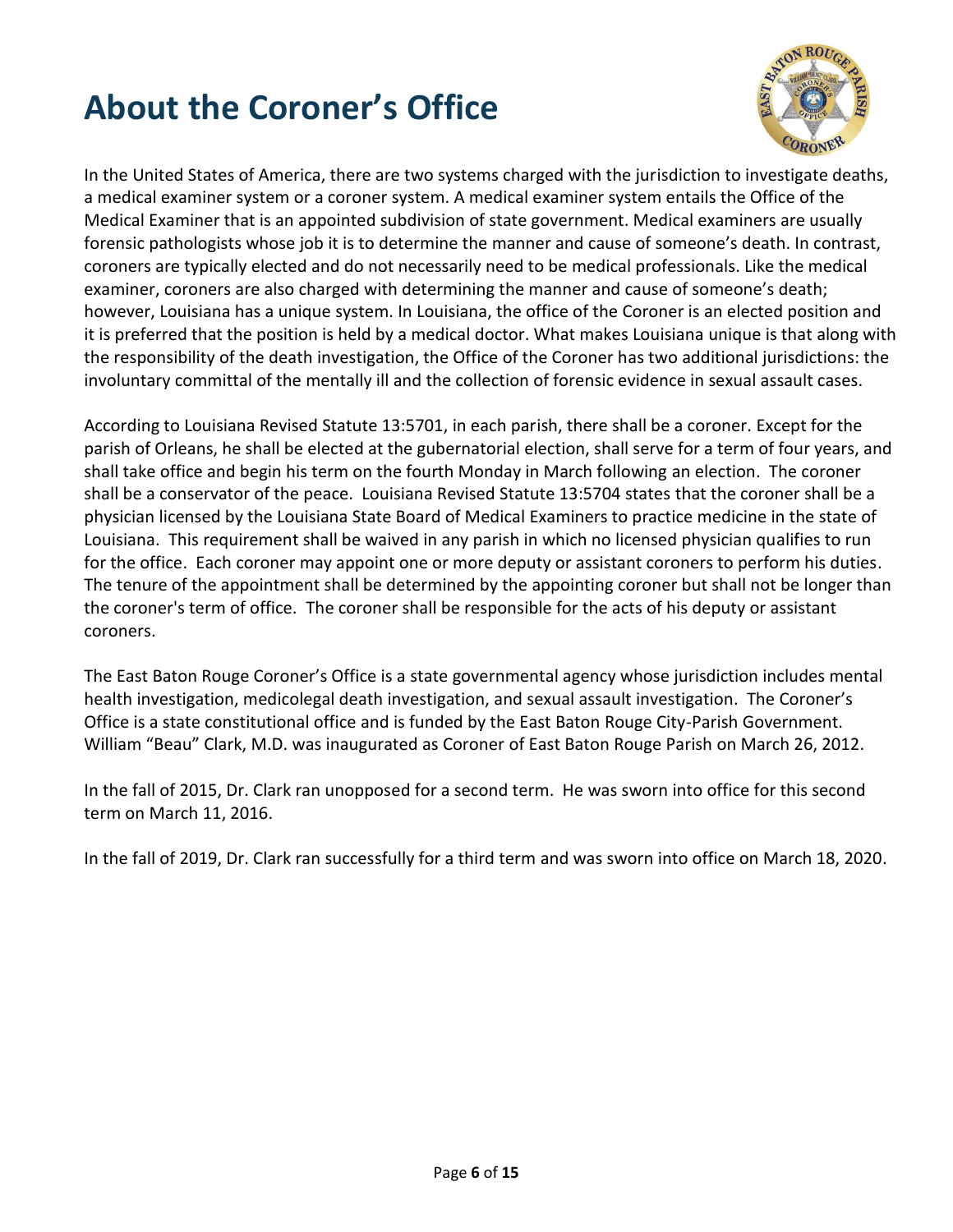## **2020 Organizational Chart**



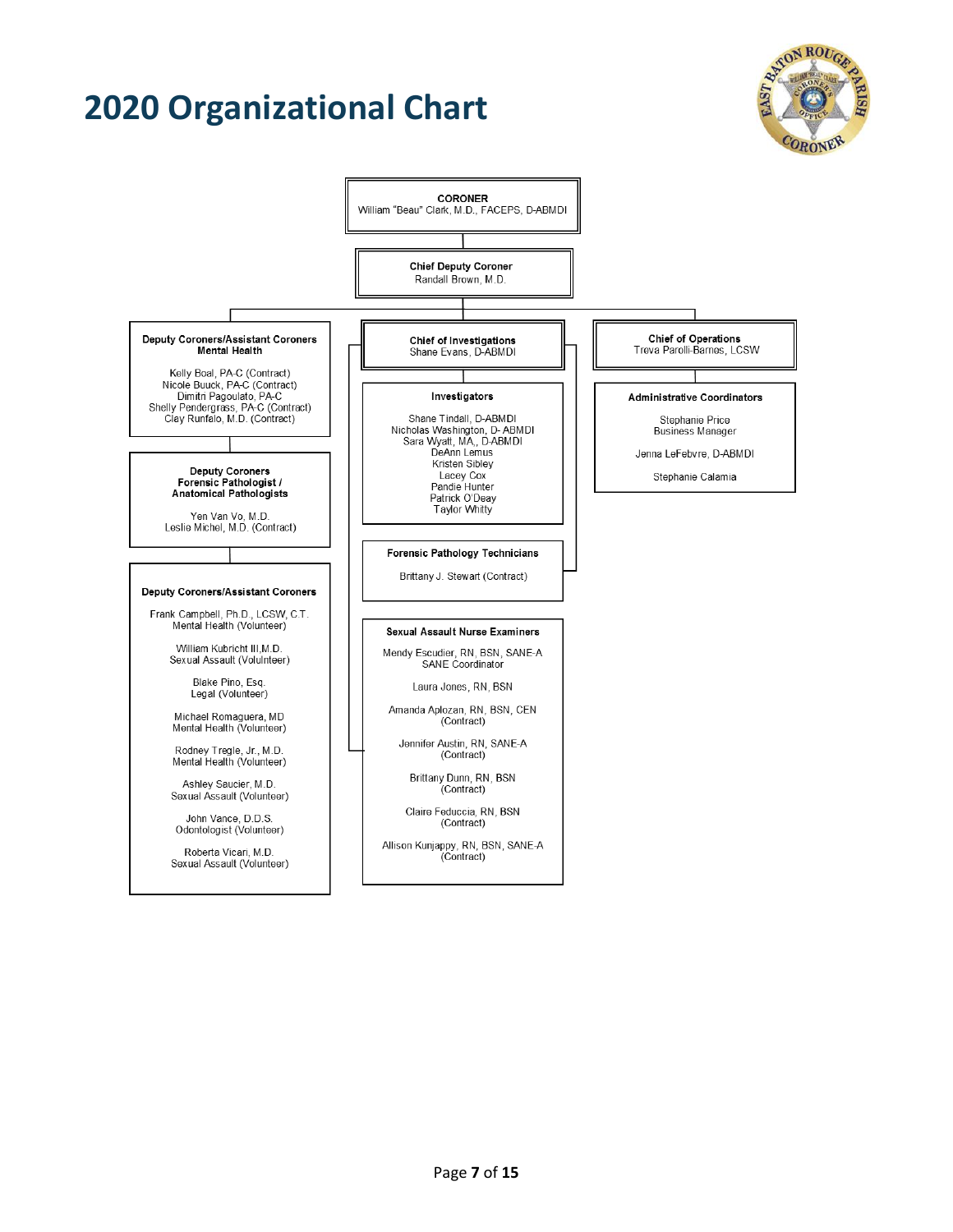# <span id="page-7-0"></span>**Accomplishments**



### <span id="page-7-1"></span>**Financial Management**

The approved 2020 operating budget was \$3,017,690. The amended 2020 operating budget was \$3,297,690. The final 2020 expenditures totaled \$3,302,455.

#### **We continue to be fiscally responsible by pursuing all possible revenue sources. We have increased SGR from 12% when I took office to 26% in 2019. See previous annual reports for details.**

### <span id="page-7-2"></span>**Mental Health**

We recognize the emotional needs of the survivors of those who have died. We continued to collaborate with with the Baton Rouge Children's Advocacy Center and other community agencies to provide resources to the families who have suffered a traumatic loss. Traumatic loss can be defined as any manner of death including, accident, homicide, suicide, infant death, unexpected, and natural. We recognize the need for more expansive mental health resources. During 2020, we worked with individual community stakeholders along with the Baton Rouge Area Foundation and Capital Area Human Services District to develop a plan for a new mental health stabilization center, the BRIDGE Center for Hope, to prevent inappropriate incarceration of our citizens with mental illness and the overcrowding of emergency departments and will continue to support these efforts.

### <span id="page-7-3"></span>**Sexual Assault**

The Coroner's Office continued to enjoy a cooperative, invaluable relationship with members of the Sexual Assault Response Team (SART), including agencies such as the Sexual Trauma Awareness and Response Advocacy Center (STAR), the Baton Rouge Children's Advocacy Center (BRCAC), local law enforcement, the East Baton Rouge Parish District Attorney's Office, surrounding hospitals, and the Louisiana State Police Crime Lab. In 2016, we succeeded with our efforts to redirect the assignment of collecting forensic evidence regarding sexual assault in this parish to the Coroner's Office. We worked with Region 2 agency stakeholders, developed, and implemented a sexual assault response protocol that includes Sexual Assault Nurse Examiners. In 2020, our SANEs completed training for the pediatric response to our program and expanded our response to all ages. We continue to respond to victims 24/7.

### <span id="page-7-4"></span>**Investigations**

In 2020, the Coroner's Office investigated:

- 136 homicides compared to 97 in 2019
- 193 deaths related to heroin and fentanyl in comparison to 99 deaths in 2019
- 48 non-heroin/fentanyl overdoses as compared to 27 in 2019
- 12 infant deaths related to an unsafe sleeping environment compared to 8 in 2019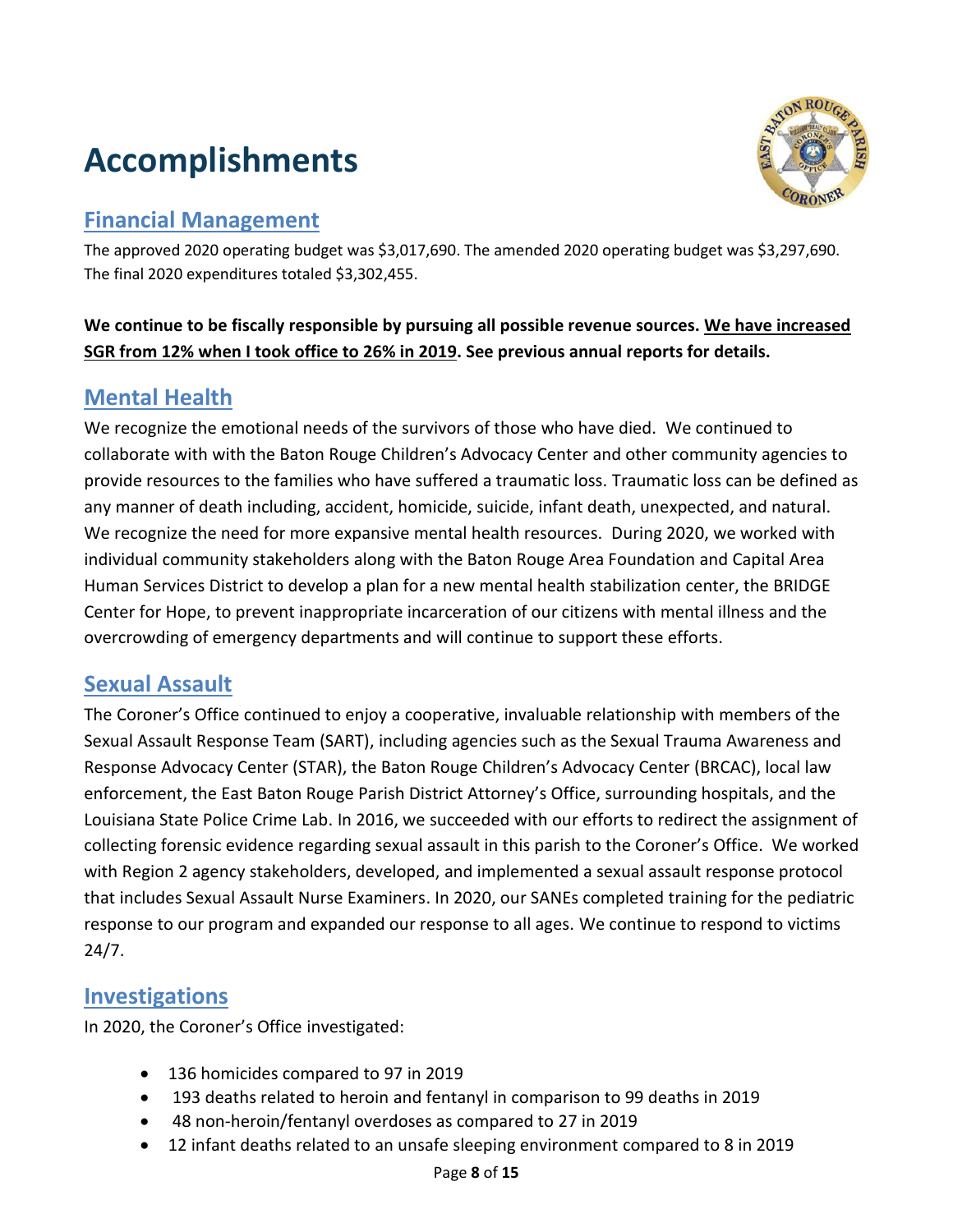- 50 deaths related to suicide in comparison to 65 in 2019
- 88 Motor Vehicle Deaths compared to 66 in 2019

*See Graph 1: 2020 Coroner's Death Cases*

#### <span id="page-8-0"></span>**Public Relations**

Dr. Clark presented education and information to the following Community Partners in 2020:

- Woman's Hospital Baby Grand "Back to Sleep and the ABC's of Safe Sleeping".
- Crisis Intervention Training
- Celebrity Waiter Baton Rouge Children's Advocacy Center
- Louisiana Hospital Association
- Louisiana State Medical Society
- National Association of Social Workers Conference
- Baton Rouge Press Club
- Sunrise Rotary Club
- LSU Public Safety Day
- Baton Rouge Retired Social Workers
- Baton Rouge Rotary Club
- Baton Rouge Area Chamber
- OLOL Mary Bird Perkins Social Workers
- LSU Faculty and Staff Retirees
- Louisiana Dental Association
- Baton Rouge Nurses Association
- LSU School of Social Work
- Capitol Area Human Services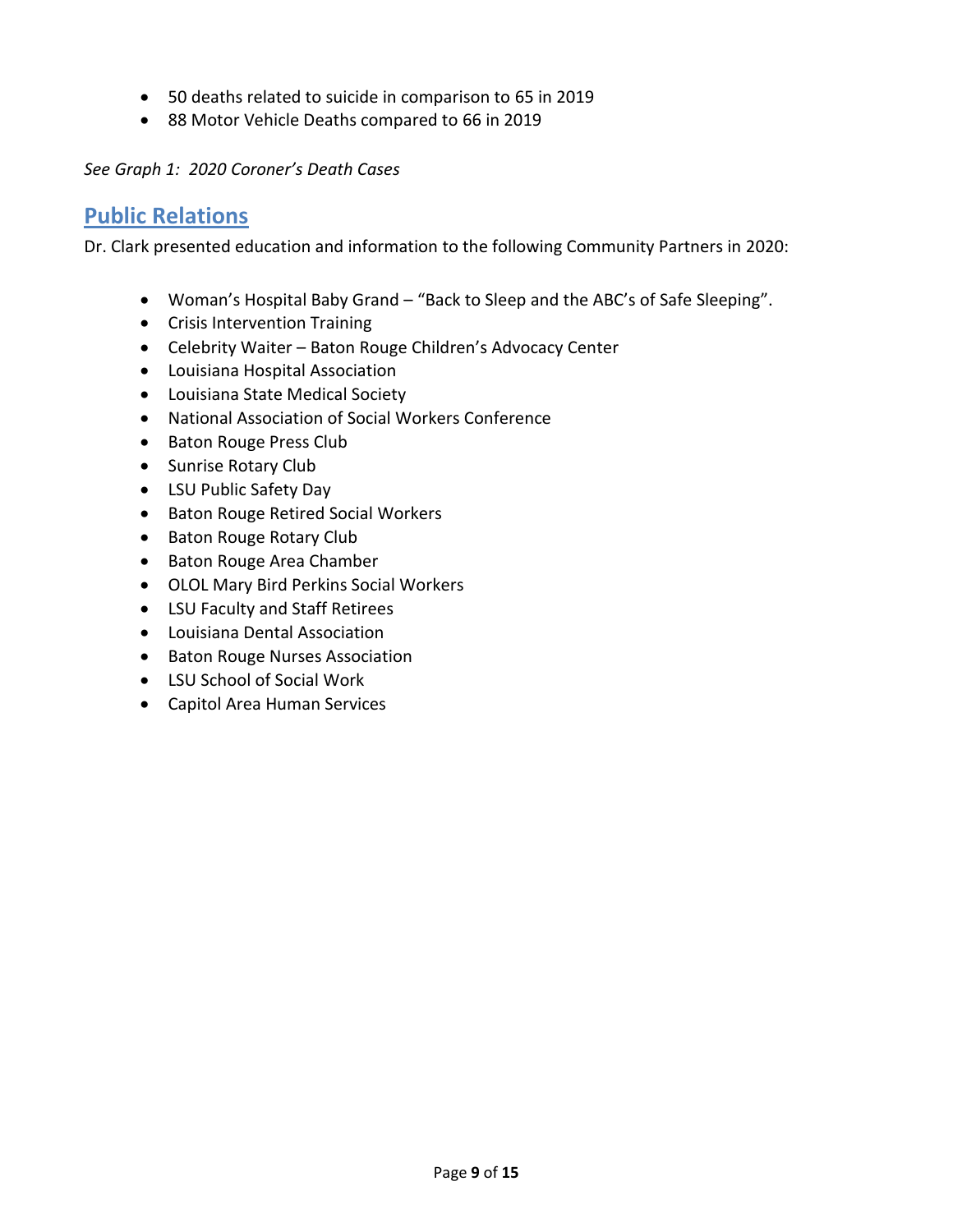### <span id="page-9-0"></span>**Community Programs and Partnerships**

### <span id="page-9-1"></span>**Board and Committee Participation**

Dr. Clark actively participated in the following local, regional, and statewide boards and committees:

- Baton Rouge Regional Eye Bank
- Sexual Trauma Awareness and Response Center (STAR)
- State of Louisiana Child Death Review Panel
- State of Louisiana Regional Maternal and Child Health, Fetal Infant Mortality Review and Child Death Review Case Review Team
- Crisis and Intervention, Local Outreach to Suicide Survivors (LOSS)
- Capital Area Health and Human Services Collaborative and the Mental Health Court
- Louisiana Behavioral Health Coalition
- Baton Rouge Victims Crime Unit
- The East Baton Rouge Parish Mayor's Office of Homeland Security & Emergency Preparedness
- State of Louisiana Healthcare Emergency Preparedness Coalition for Region 2 Hospitals
- Past President of the Capital Area Medical Society
- Past President of the Louisiana State Medical Society
- Louisiana Coroners Association President
- Bridge Center of Hope Board
- Baton Rouge Community College Criminal Justice Advisory Board

### <span id="page-9-2"></span>**Key Business Partnerships**

The East Baton Rouge Parish Coroner's Office continues to partner with the many entities to initiate and improve relationships to better serve the citizens of East Baton Rouge Parish.

### <span id="page-9-3"></span>**Educational Partnerships**

The East Baton Rouge Parish Coroner's Office partnered with the following institutions to educate students and citizens in the area of death investigation, forensic science, sexual assault forensic medical examinations and mental health:

- Louisiana State University
- **•** Southern University
- Our Lady of the Lake School of Nursing
- Central High School Sports Medicine Program
- East Baton Rouge Parish Emergency Medical Services
- Baton Rouge Community College
- East Baton Rouge Parish Fire Department Recruitment Trainees
- St. Michael the Archangel High School Forensic Science Program
- Episcopal High School
- Zachary High School Medical Program
- St. Joseph's Academy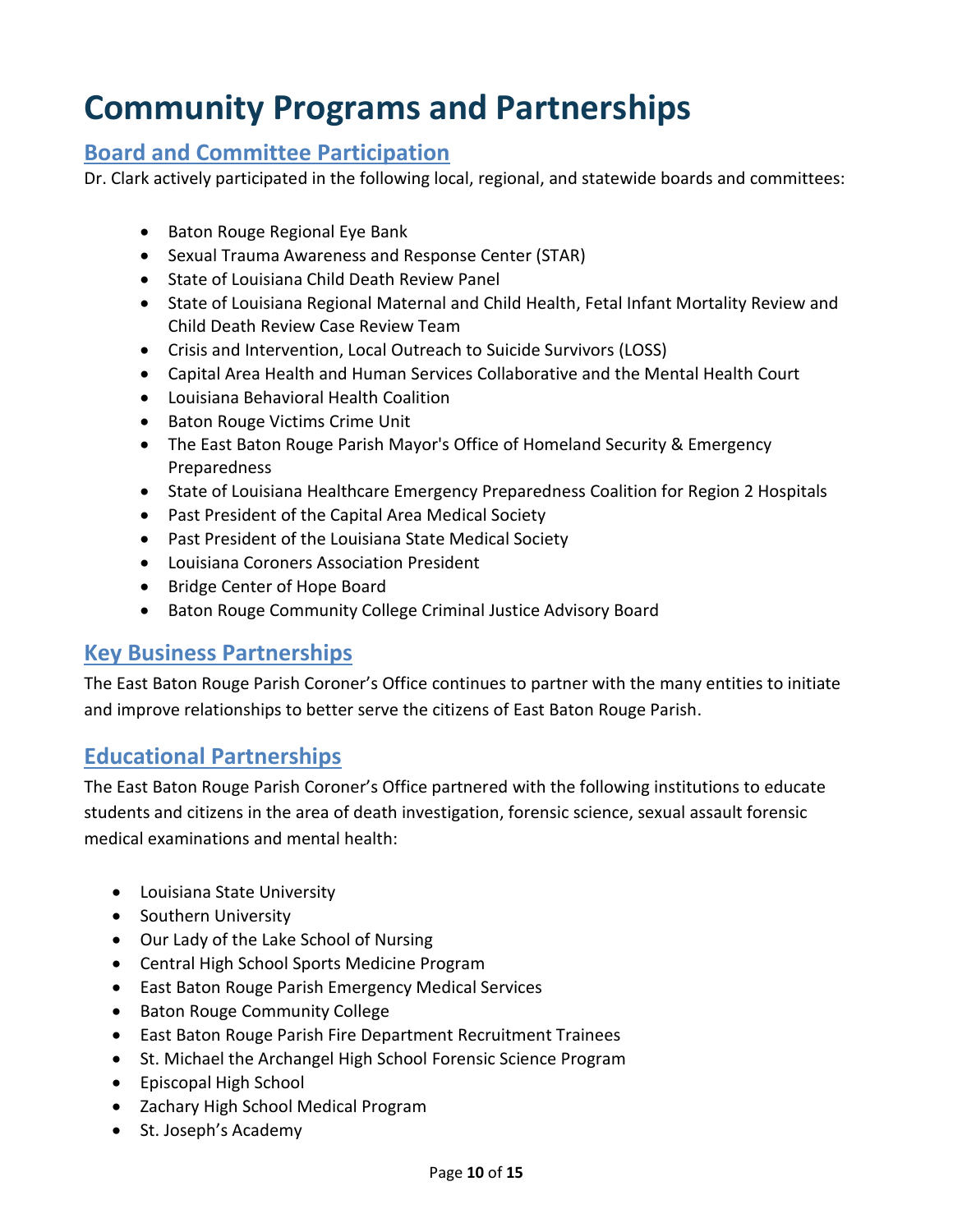# <span id="page-10-0"></span>**Statistical Information**

### <span id="page-10-1"></span>**Investigations**

| <b>Type of Investigation</b>                        | 2018           | 2019           | 2020           |
|-----------------------------------------------------|----------------|----------------|----------------|
| <b>Number of Coroner's Death Cases</b>              | 3583           | 3625           | 4742           |
| <b>Number of Bodies Transported</b>                 | 391            | 356            | 489            |
| <b>Number of Scene Responses</b>                    | 1049           | 987            | 1268           |
| <b>Number of Toxicology Analysis Performed</b>      | 777            | 799            | 929            |
| Number of Histology Analysis Performed              | 72             | 77             | 67             |
| <b>Number of Cremation Permits Issued</b>           | 1406           | 1481           | 1974           |
| <b>Number of Pauper Cremations Facilitated</b>      | 81             | 60             | 85             |
| <b>Number of Unidentified Bodies</b>                | $\overline{0}$ | $\overline{0}$ | $\overline{0}$ |
| Number of East Baton Rouge Parish Autopsies         | 207            | 201            | 253            |
| <b>Number of Regional Autopsy Program Autopsies</b> | 260            | 262            | 194            |
| <b>Number of Exhumations</b>                        | $\overline{0}$ | $\mathbf 0$    | $\mathbf 0$    |
| <b>Number of Sexual Assault Forensic Exams</b>      | 249*           | 261 **         | 285            |
| <b>Total Referrals to LOPA</b>                      | 264            | 283            | 327            |
| <b>Total Organ and Tissue Donations</b>             | 90             | 67             | 71             |
| <b>Total of Enhanced Lives from Organ/Tissue</b>    | 1470           | 2590           | 2450           |
| <b>Total Cornea Donations</b>                       | 41             | 38             | 33             |
| <b>Continuing Tutorships</b>                        | 12             | 14             | 11             |

*\*SAFE Adults/Adolescents Only*

*\*\*July 1, 2019 began Sexual Assault Response for acute cases of all ages*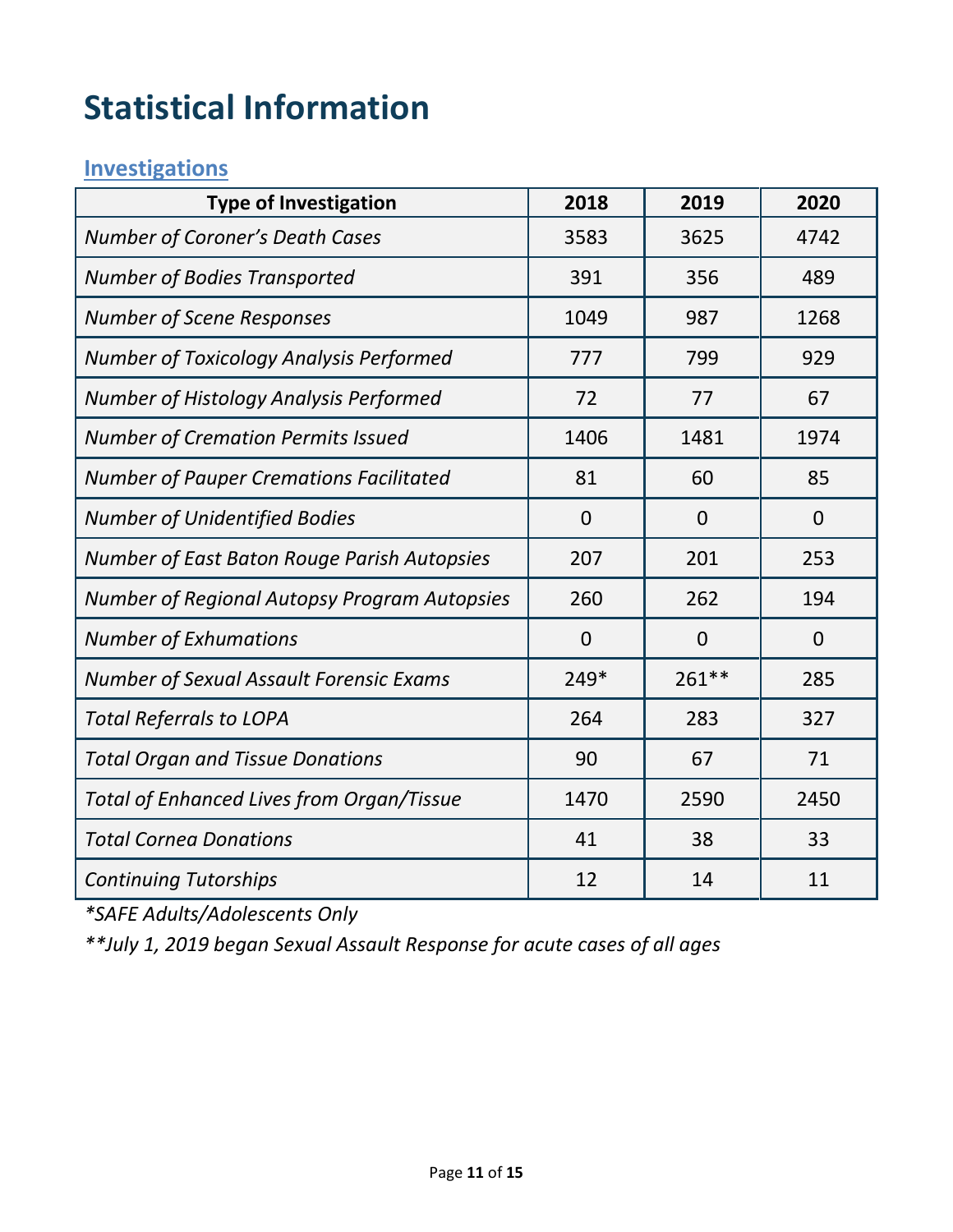#### <span id="page-11-0"></span>**Graph 1: 2020 Coroner's Death Cases**

Compared to 2019 data, there were 145 more accidental deaths investigated in 2020. Suicides decreased by 16. Natural deaths increased by 944 and homicides increased by 39. The number of undetermined cases increased by 1. Overall, the Coroner's Office investigated more deaths in 2020.



#### **Graph 2: 2020 Coroner's Cases by Gender and Race**

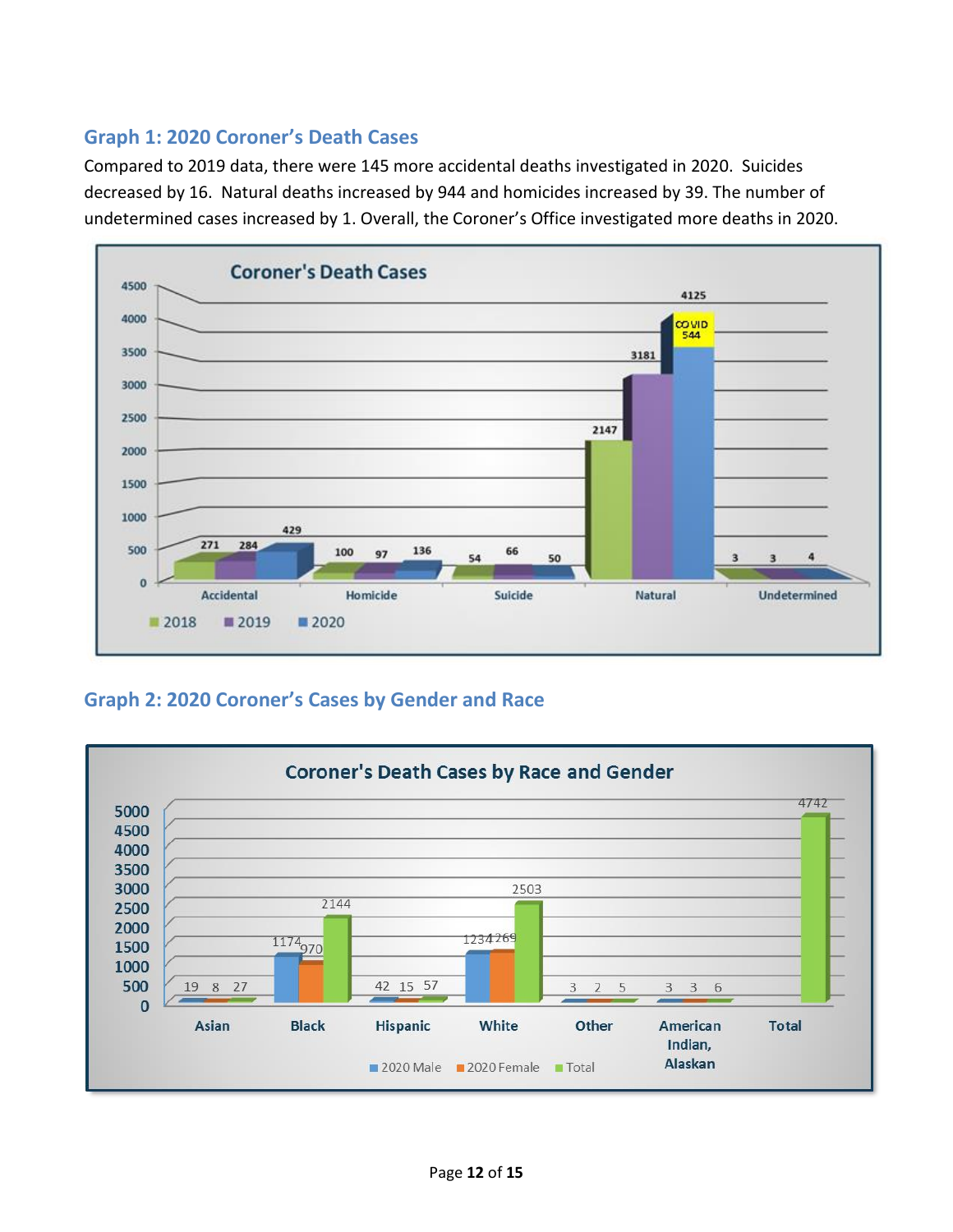

#### <span id="page-12-0"></span>**Graph 3: 2020 Failure to Report Coroner Death Cases**

<span id="page-12-2"></span>Organ Donors



Organs

#### <span id="page-12-1"></span>**Graph 4: 2020 Louisiana Organ Procurement Agency Organ and Tissue Donations**

Tissue Donors Enhanced Lives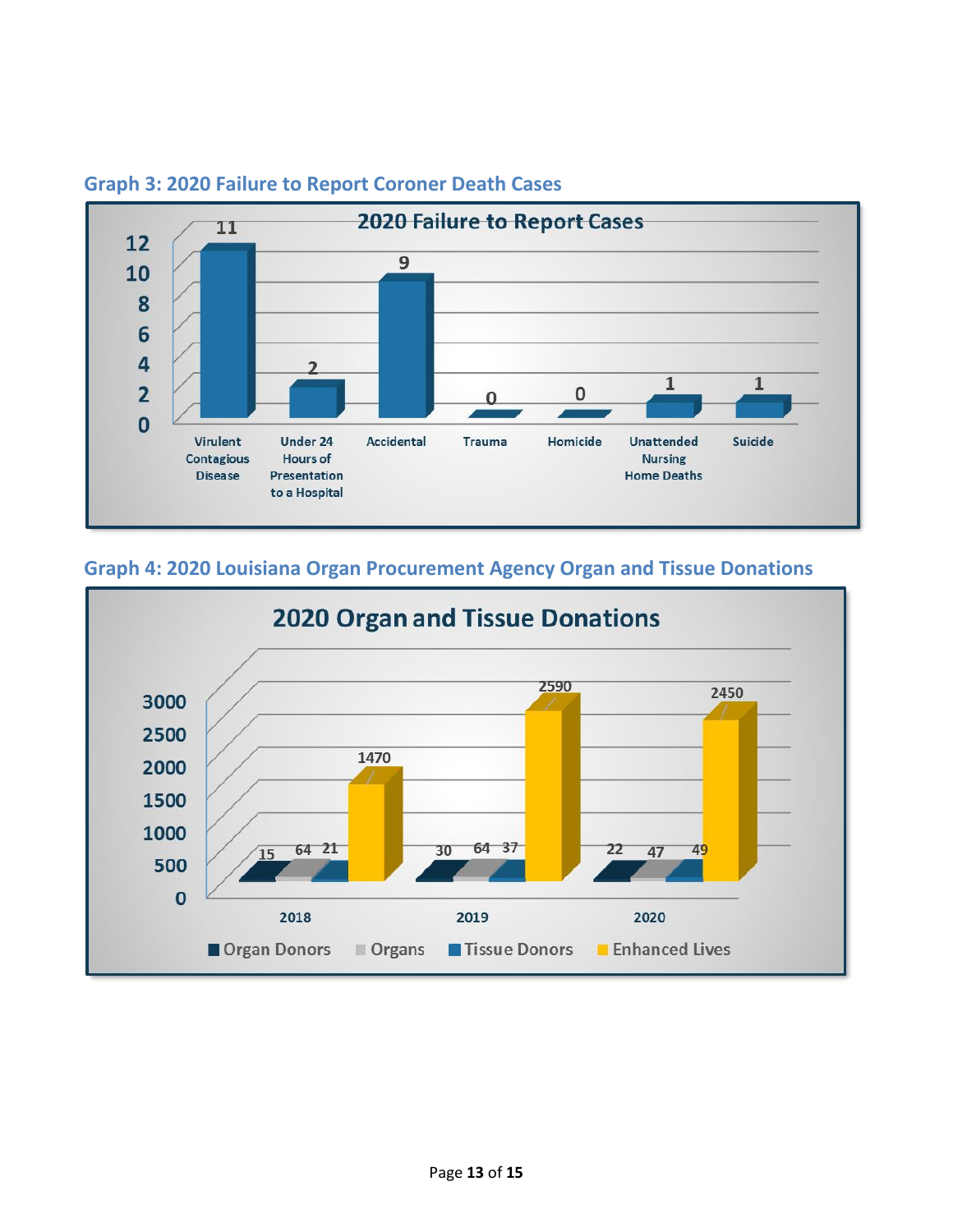<span id="page-13-0"></span>

### **Graph 5: 2020 Baton Rouge Eye Bank Cornea Donations**